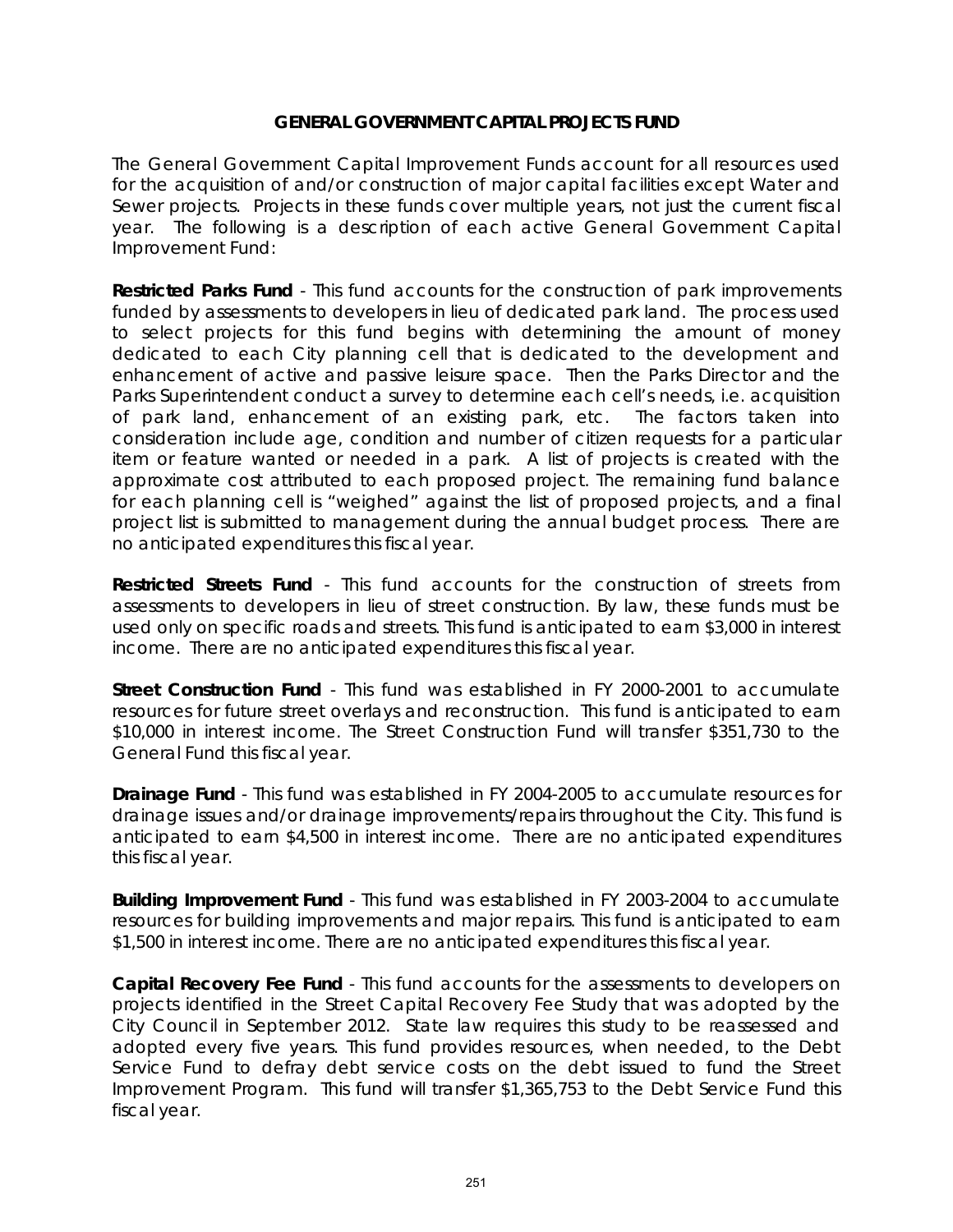**General Government CIP -** This schedule presents the Street and Facility Improvement Program. Selected projects were presented to the voters for approval in 1998 and 2003. To complete the street improvements and facilities authorized in the election, a debt issue is scheduled for almost every year.

A complete listing of potential projects (through 2018) is listed in the later portion of this section.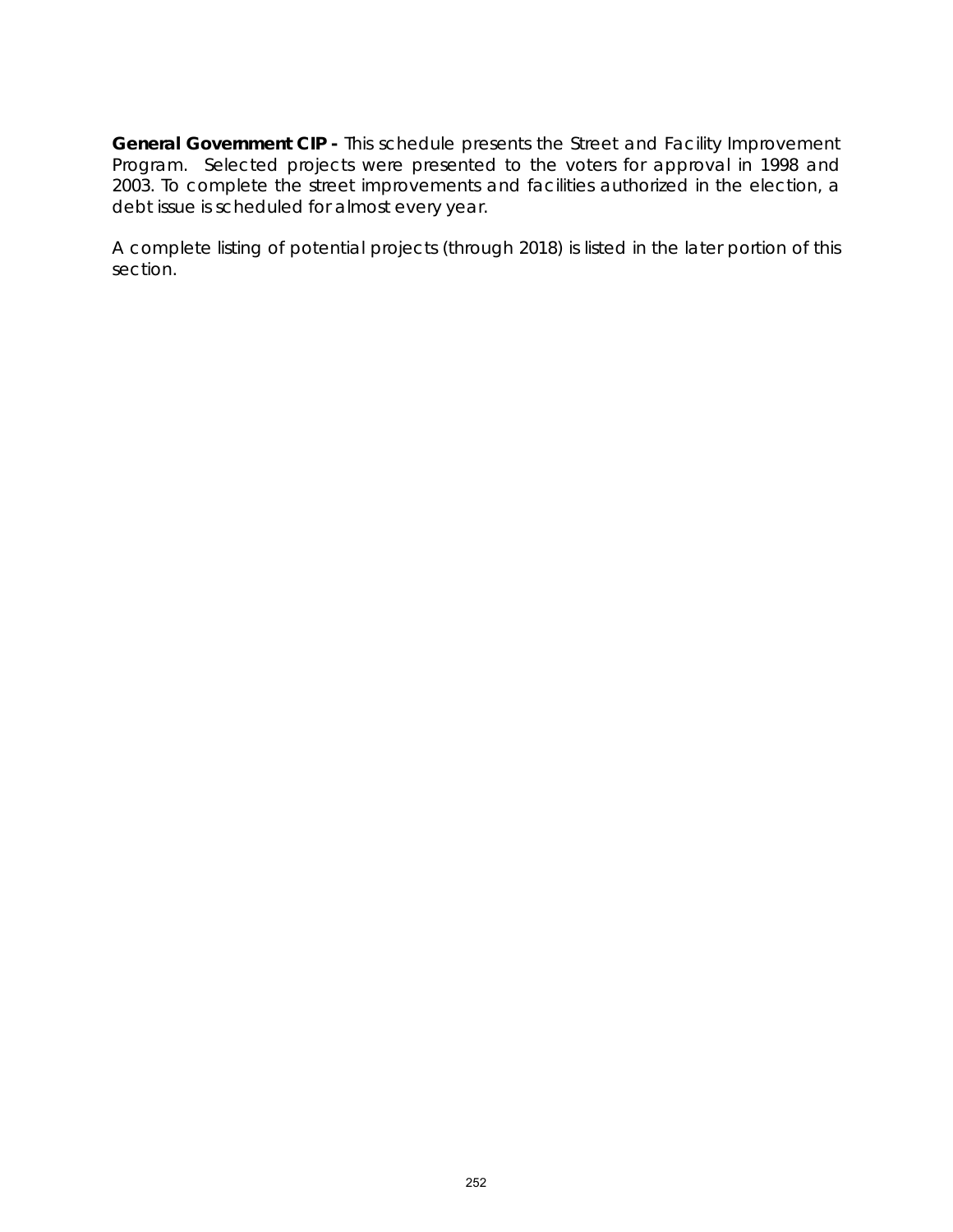#### **Combined Funds**

| <b>CATEGORY</b>                                                                                                                    | <b>BUDGET</b>        |
|------------------------------------------------------------------------------------------------------------------------------------|----------------------|
| <b>BEGINNING FUND BALANCE</b>                                                                                                      | \$<br>9,041,788      |
| <b>REVENUES:</b><br>Interest Income<br><b>Contributions from Other Governments</b><br>Other<br><b>Debt Proceeds</b><br>Assessments | 106,000<br>200,000   |
| <b>TOTAL Revenues</b>                                                                                                              | \$<br>306,000        |
| <b>TOTAL AVAILABLE RESOURCES</b>                                                                                                   | \$<br>9,347,788      |
| <b>EXPENDITURES:</b><br><b>Capital Expenditures</b><br><b>Debt Issue Costs</b><br>Transfer to Other Funds                          | 200,000<br>1,717,483 |
| <b>TOTAL Expenditures</b>                                                                                                          | \$<br>1,917,483      |
| Revenue over (under) Expenditures                                                                                                  | (1,611,483)          |
| <b>ENDING FUND BALANCE</b>                                                                                                         | \$<br>7,430,305      |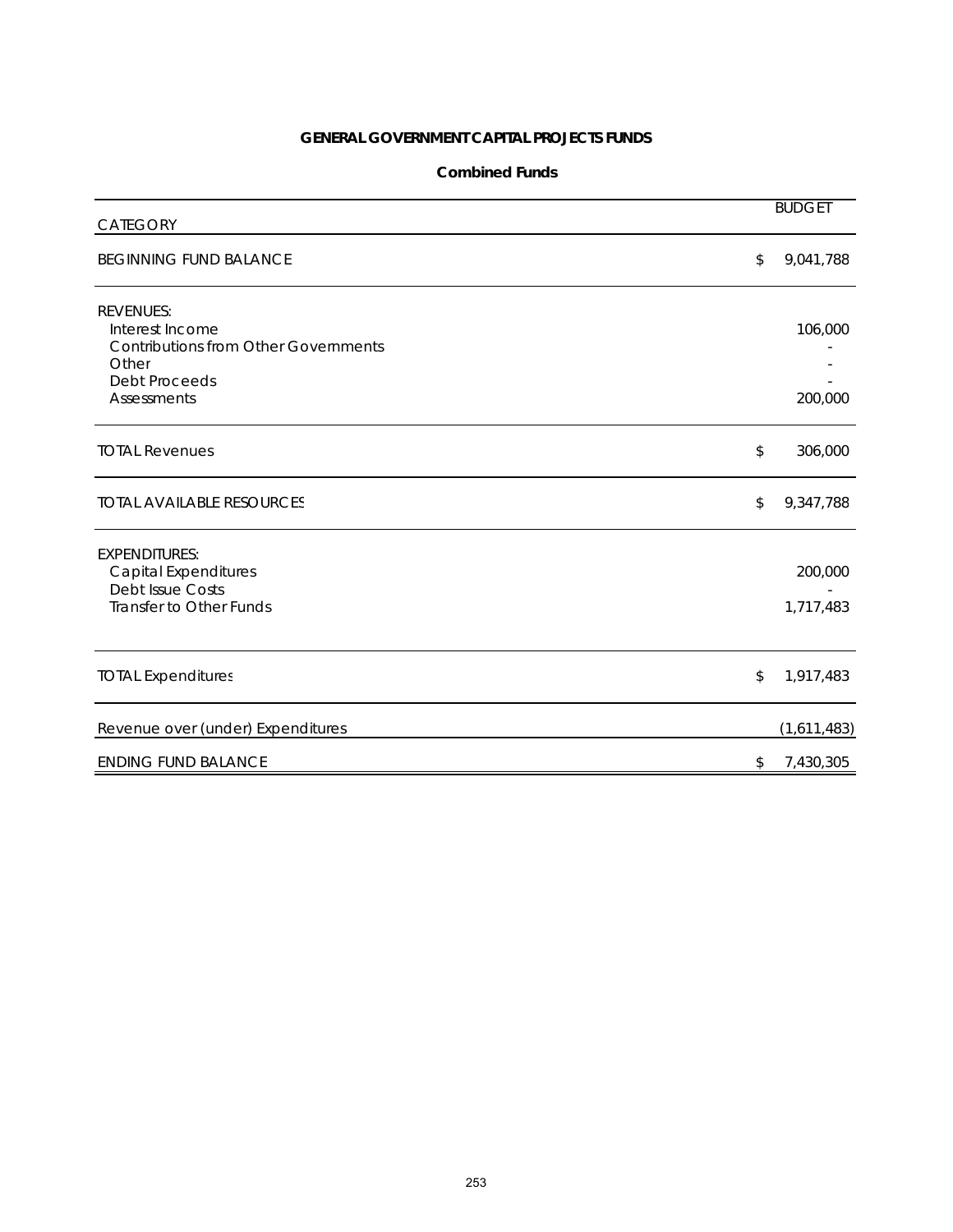### **Restricted Parks Fund**

| CATEGORY                                                                                                                                  | <b>BUDGET</b> |
|-------------------------------------------------------------------------------------------------------------------------------------------|---------------|
| <b>BEGINNING FUND BALANCE</b>                                                                                                             | 443,586<br>\$ |
| <b>REVENUES:</b><br>Interest Income<br><b>Contributions from Other Governments</b><br>Other<br><b>Debt Proceeds</b><br><b>Assessments</b> | 2,000         |
| <b>TOTAL Revenues</b>                                                                                                                     | 2,000         |
| <b>TOTAL AVAILABLE RESOURCES</b>                                                                                                          | 445,586       |
| <b>EXPENDITURES:</b><br><b>Capital Expenditures</b><br><b>Debt Issue Costs</b><br>Transfer to Other Funds                                 |               |
| <b>TOTAL Expenditures</b>                                                                                                                 |               |
| Revenue over (under) Expenditures                                                                                                         | 2,000         |
| <b>ENDING FUND BALANCE</b>                                                                                                                | 445,586       |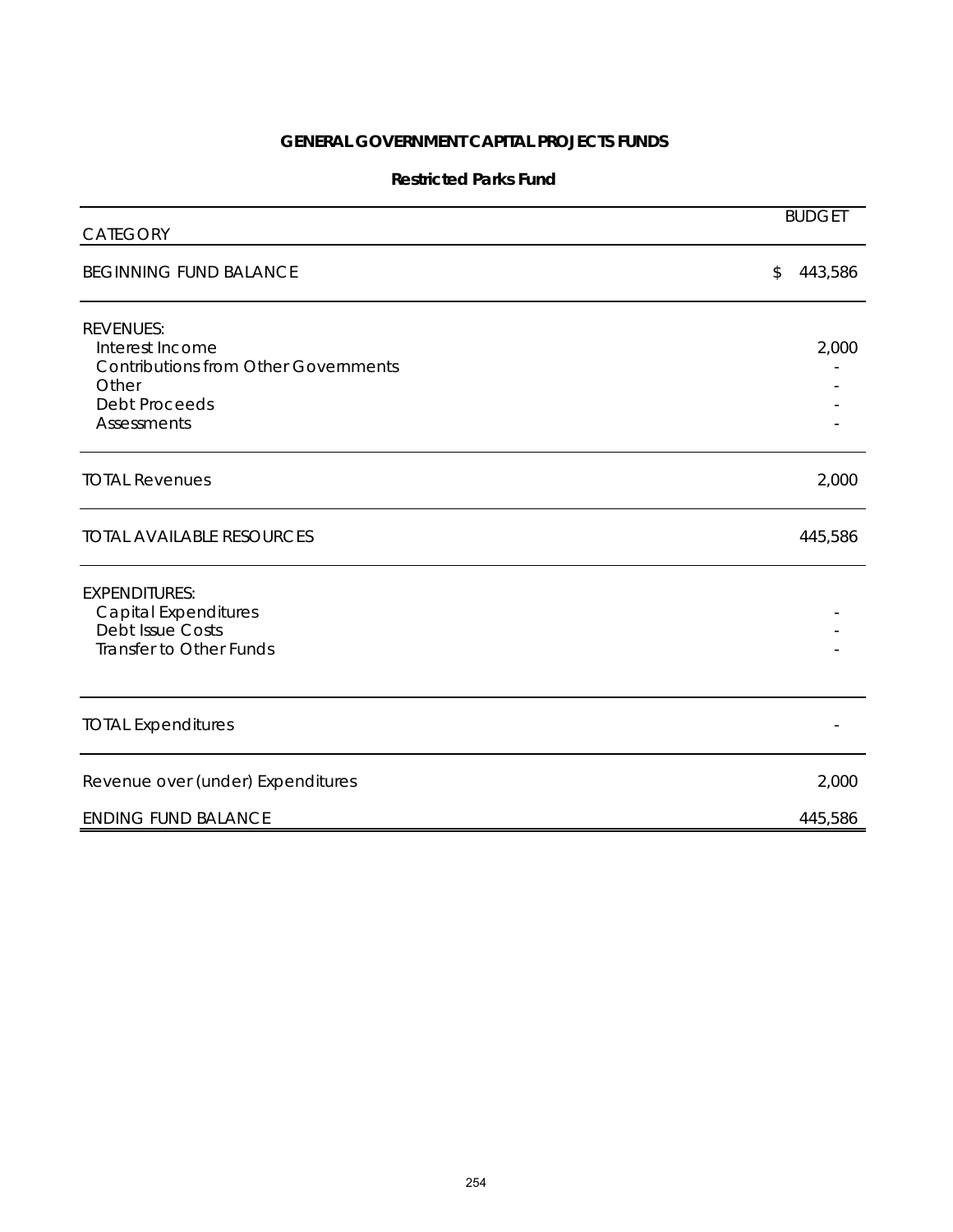#### **Restricted Streets Fund**

| CATEGORY                                                                                                                                  | <b>BUDGET</b> |
|-------------------------------------------------------------------------------------------------------------------------------------------|---------------|
| <b>BEGINNING FUND BALANCE</b>                                                                                                             | 365,297<br>\$ |
| <b>REVENUES:</b><br>Interest Income<br><b>Contributions from Other Governments</b><br>Other<br><b>Debt Proceeds</b><br><b>Assessments</b> | 3,000         |
| <b>TOTAL Revenues</b>                                                                                                                     | 3,000         |
| <b>TOTAL AVAILABLE RESOURCES</b>                                                                                                          | 368,297       |
| <b>EXPENDITURES:</b>                                                                                                                      |               |
| <b>TOTAL Expenditures</b>                                                                                                                 |               |
| Revenue over (under) Expenditures                                                                                                         | 3,000         |
| <b>ENDING FUND BALANCE</b>                                                                                                                | 368,297       |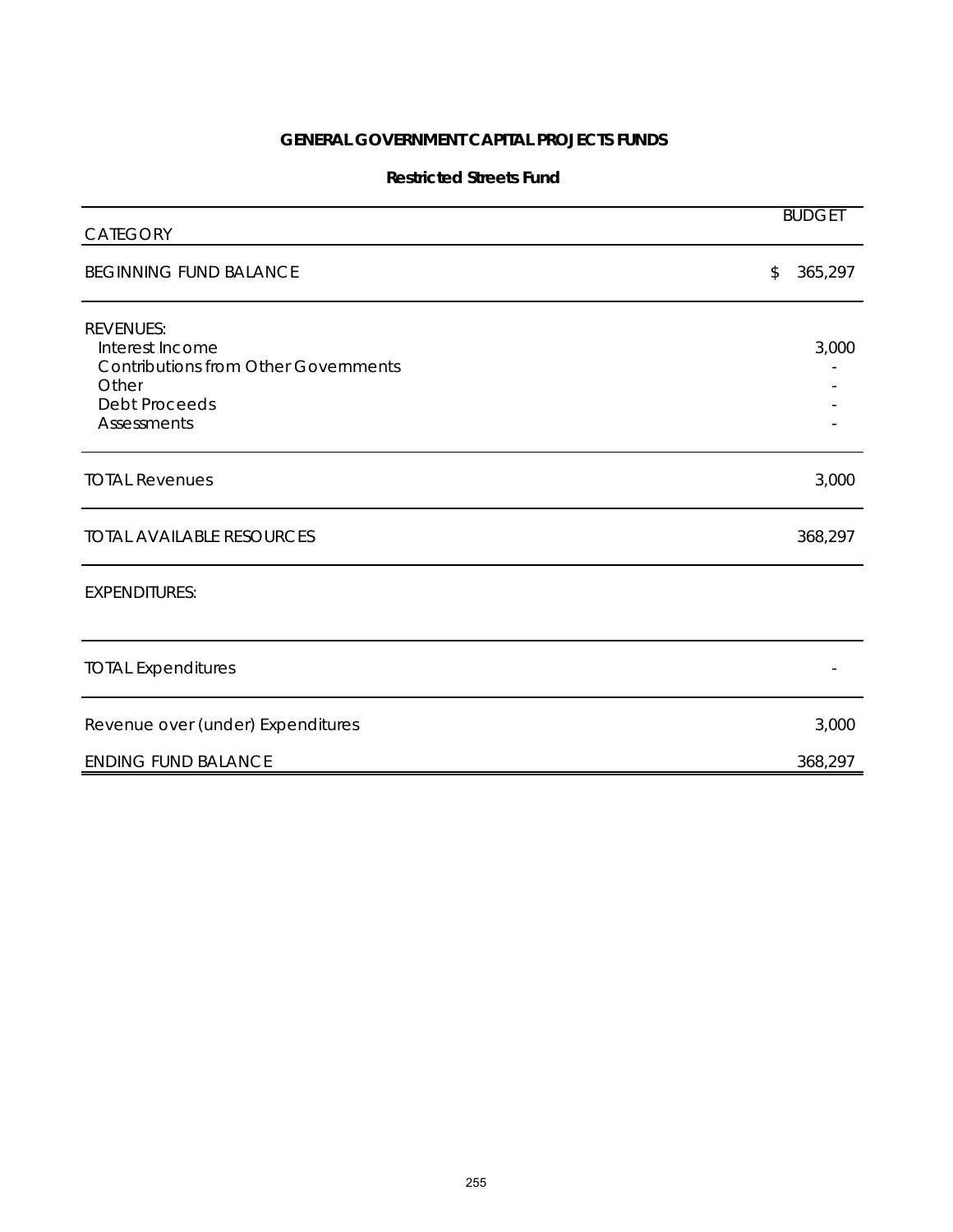### **Street Construction Fund**

| CATEGORY                                        | <b>BUDGET</b>            |
|-------------------------------------------------|--------------------------|
| <b>BEGINNING FUND BALANCE</b>                   | $\mathcal{L}$<br>814,638 |
| <b>REVENUES:</b><br>Interest Income             | 10,000                   |
| <b>TOTAL Revenues</b>                           | 10,000                   |
| <b>TOTAL AVAILABLE RESOURCES</b>                | 824,638                  |
| <b>EXPENDITURES:</b><br>Transfer to Other Funds | 351,730                  |
| <b>TOTAL Expenditures</b>                       | 351,730                  |
| Revenue over (under) Expenditures               | (341, 730)               |
| <b>ENDING FUND BALANCE</b>                      | 472,908                  |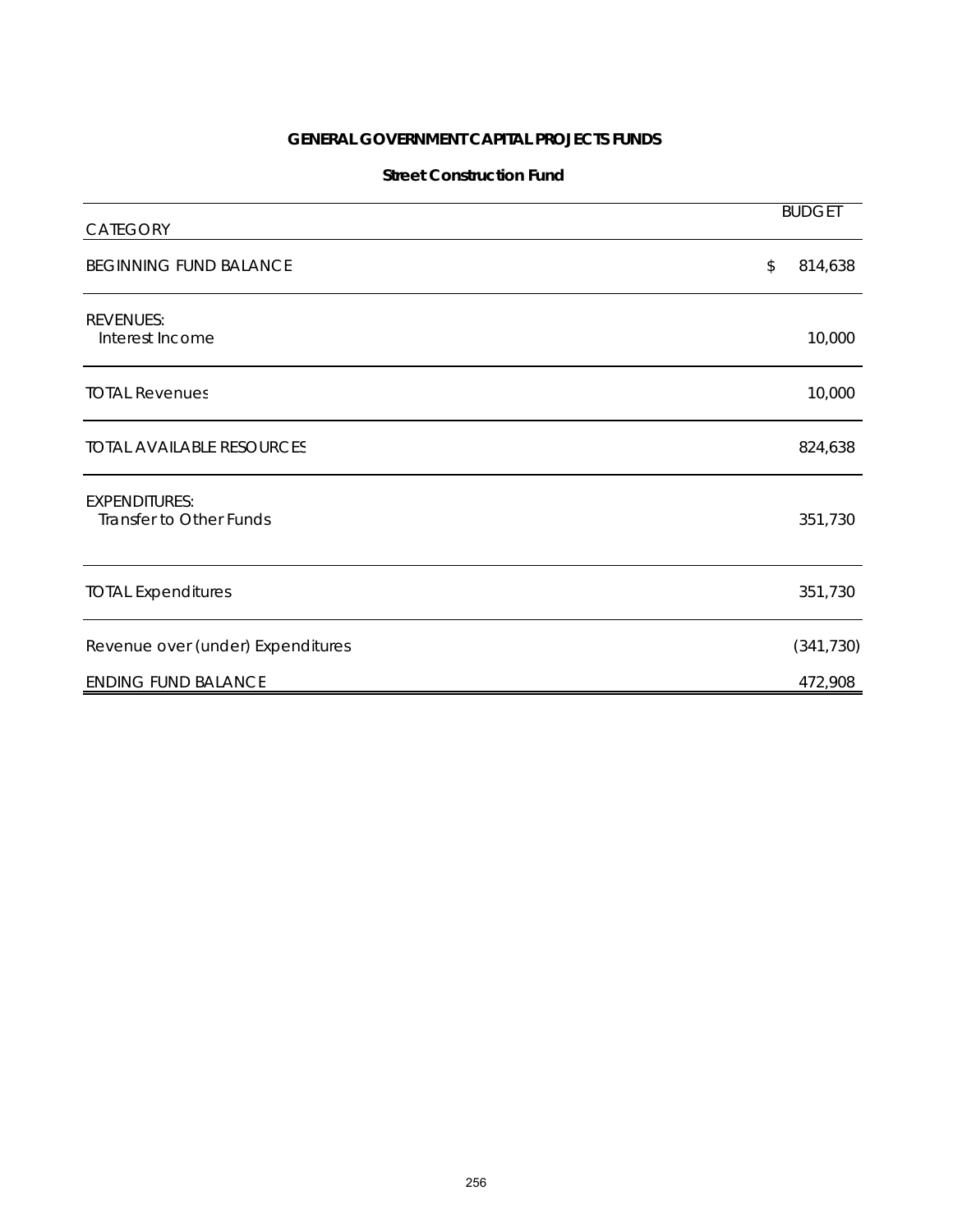# **Drainage Fund**

| CATEGORY                                                                                                                           | <b>BUDGET</b> |
|------------------------------------------------------------------------------------------------------------------------------------|---------------|
| <b>BEGINNING FUND BALANCE</b>                                                                                                      | \$<br>546,469 |
| <b>REVENUES:</b><br>Interest Income<br><b>Contributions from Other Governments</b><br>Other<br><b>Debt Proceeds</b><br>Assessments | 4,500         |
| <b>TOTAL Revenues</b>                                                                                                              | 4,500         |
| <b>TOTAL AVAILABLE RESOURCES</b>                                                                                                   | 550,969       |
| <b>EXPENDITURES:</b>                                                                                                               |               |
| <b>TOTAL Expenditures</b>                                                                                                          |               |
| Revenue over (under) Expenditures                                                                                                  | 4,500         |
| <b>ENDING FUND BALANCE</b>                                                                                                         | 550,969       |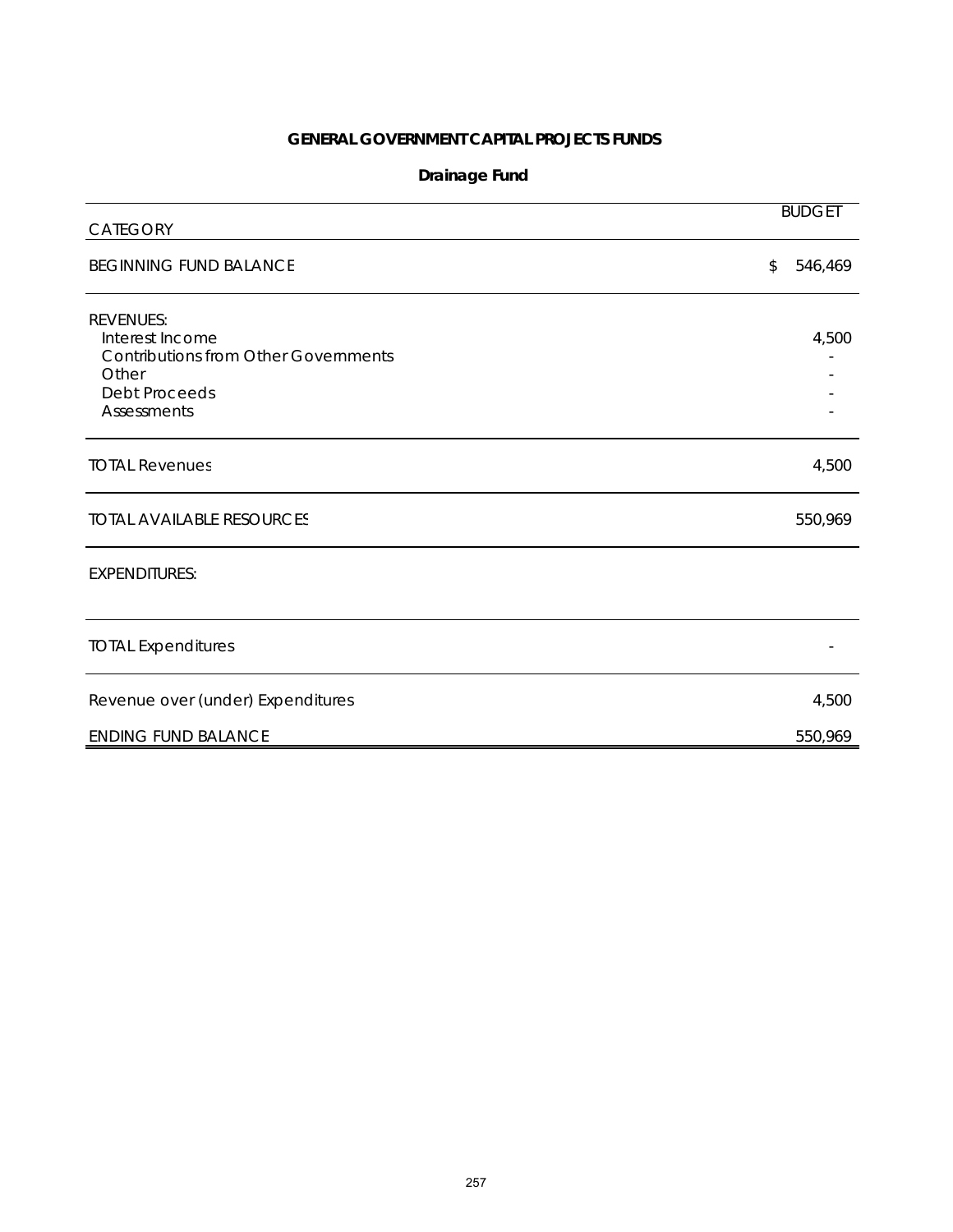# **Building Improvement Fund**

| CATEGORY                            | <b>BUDGET</b> |
|-------------------------------------|---------------|
| <b>BEGINNING FUND BALANCE</b>       | 193,092<br>\$ |
| <b>REVENUES:</b><br>Interest Income | 1,500         |
| <b>TOTAL Revenues</b>               | 1,500         |
| <b>TOTAL AVAILABLE RESOURCES</b>    | 194,592       |
| <b>EXPENDITURES:</b>                |               |
| <b>TOTAL Expenditures</b>           |               |
| Revenue over (under) Expenditures   | 1,500         |
| <b>ENDING FUND BALANCE</b>          | 194,592       |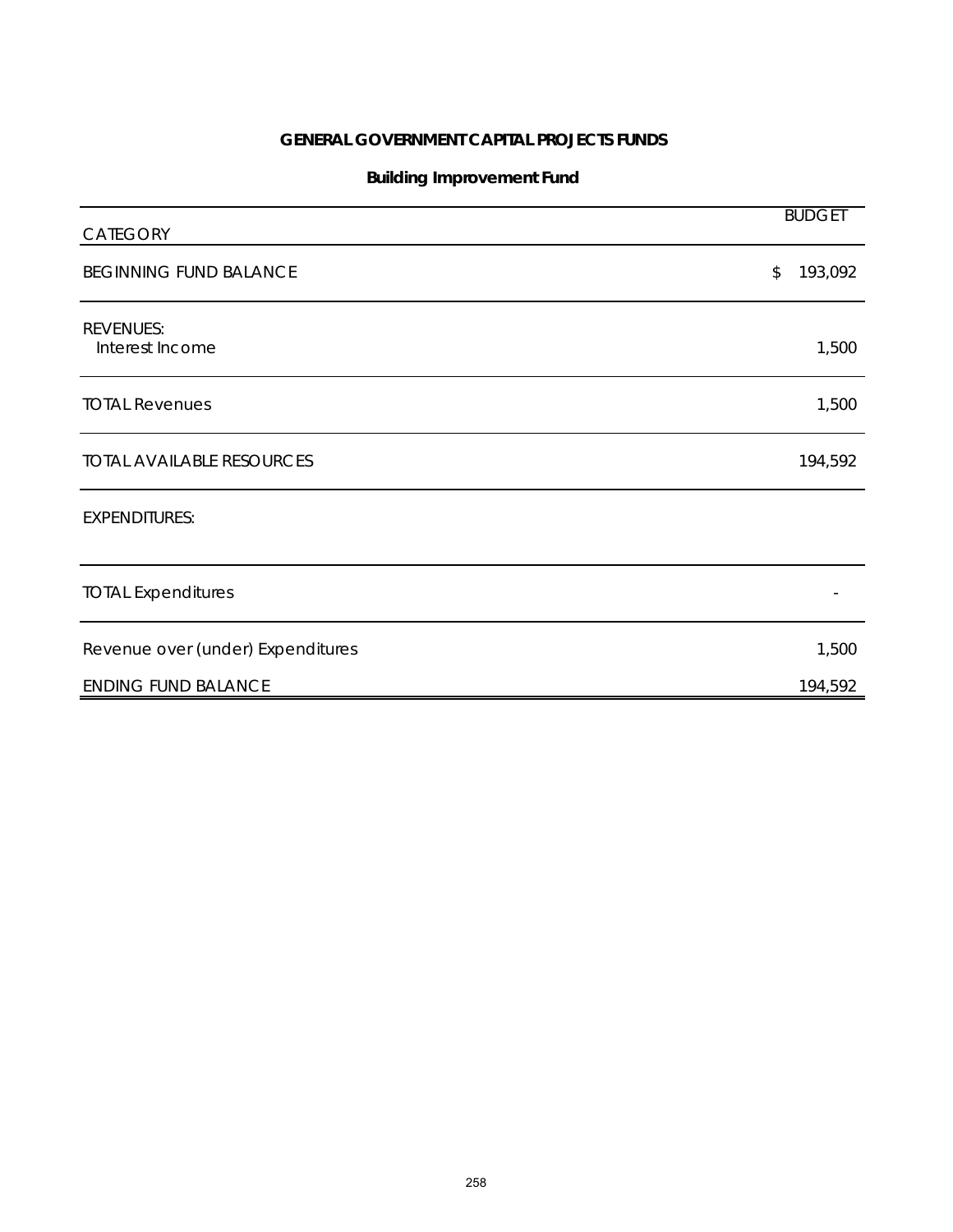# **Capital Recovery Fee Fund**

| <b>CATEGORY</b>                                                                                                     | <b>BUDGET</b>        |
|---------------------------------------------------------------------------------------------------------------------|----------------------|
| <b>BEGINNING FUND BALANCE</b>                                                                                       | 6,678,706<br>\$      |
| <b>REVENUES:</b><br>Interest Income<br><b>Contributions from Other Governments</b><br>Other<br><b>Debt Proceeds</b> | 85,000               |
| Assessments                                                                                                         | 200,000              |
| <b>TOTAL Revenues</b>                                                                                               | 285,000              |
| <b>TOTAL AVAILABLE RESOURCES</b>                                                                                    | 6,963,706            |
| <b>EXPENDITURES:</b><br><b>Capital Expenditures</b><br><b>Debt Issue Costs</b><br>Transfer to Other Funds           | 200,000<br>1,365,753 |
| <b>TOTAL Expenditures</b>                                                                                           | 1,565,753            |
| Revenue over (under) Expenditures                                                                                   | (1, 280, 753)        |
| <b>ENDING FUND BALANCE</b>                                                                                          | 5,397,953            |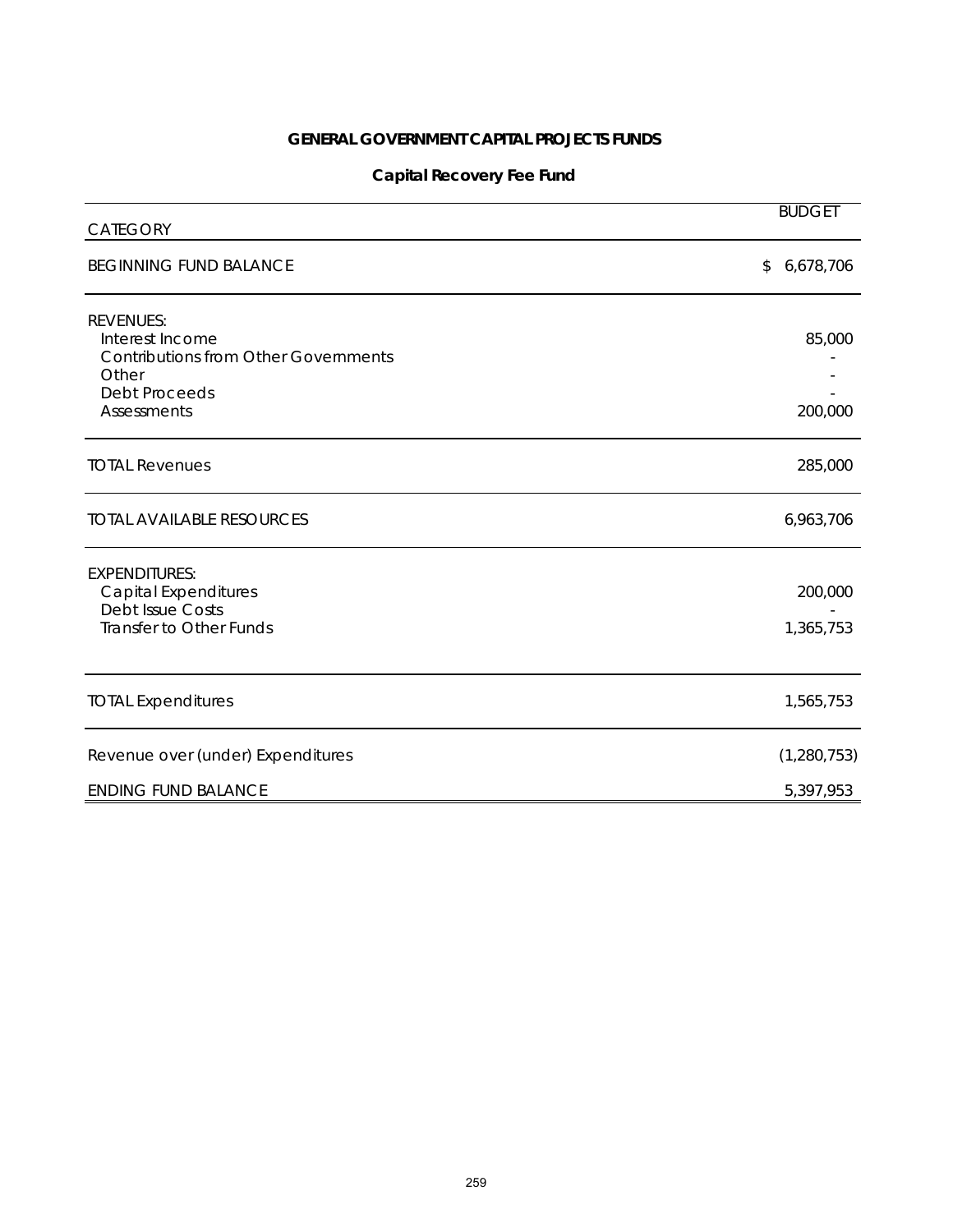### **CITY OF CEDAR HILL STREET, FACILITY AND DRAINAGE CIP PLAN**

| <b>PROJECT NAME</b>                                    | <b>ACTIVITY</b>                                                           | <b>FROM</b>                | $\overline{10}$         | <b>FYE 14</b> | <b>FYE 15</b> | FYE 16 FYE 17 FUTURE | <b>YEAR</b>     |      | <b>TOTAL</b> |
|--------------------------------------------------------|---------------------------------------------------------------------------|----------------------------|-------------------------|---------------|---------------|----------------------|-----------------|------|--------------|
|                                                        |                                                                           |                            |                         |               |               |                      | <b>PROJECTS</b> |      |              |
| STREETS:                                               |                                                                           |                            |                         |               |               |                      |                 |      |              |
| 1 Street Overlays                                      | <b>Street Overlays</b>                                                    | City-wide                  | City-wide               |               |               |                      |                 | \$   |              |
| <b>DOWNTOWN STREETSCAPE</b>                            |                                                                           |                            |                         |               |               |                      |                 | \$   |              |
| 2 Regional Drainage Detention & Trail                  | Detention Structure - EDC Funded                                          | <b>NA</b>                  | <b>NA</b>               |               |               |                      |                 | \$   | $\sim$       |
| 3 FM 1382 Capacity Improvements                        | Improvements at Miscellaneous Locations                                   |                            |                         |               |               |                      |                 | \$   |              |
| 4 Pleasant Run Road East (Phase IV)                    | Four Lane Arterial                                                        | U.S. Hwy 67                | Duncanville Road        |               |               |                      |                 | \$   | $\sim$       |
| 5 Pleasant Run Road East County Participation          | Informational Only                                                        |                            |                         |               |               |                      |                 | \$   | $\sim$       |
| 6 Lake Ridge Parkway-Phase I                           | Rehabilitate 2 lanes and construct 2 lan South of Lake View Dr.           |                            | US Highway 67           |               |               |                      |                 | \$   | $\sim$       |
| 7 Lake Ridge Parkway-Phase I County Participation      | Informational Only                                                        |                            |                         |               |               |                      |                 | \$   |              |
| 8 Street Lighting Improvements                         | Street Light Installation                                                 | F.M. 1382                  | US Highway 67           |               |               |                      |                 | \$   | $\sim$       |
| 9 Shady Ridge Court                                    | Reconstruct Entire Roadway                                                |                            |                         |               |               |                      |                 | \$   | $\sim$       |
| 10 Knob Hill Court                                     | Reconstruct Entire Roadway                                                |                            |                         |               |               |                      |                 | \$   | $\sim$       |
| 11 Canyon View Court/Hidden Canyon                     | <b>Asphalt Reconstruction</b>                                             |                            |                         |               |               |                      |                 | \$   |              |
| 12 Wintergreen Rd./Duncanville Rd. Intersection        | City Participation in Regional Project                                    |                            |                         |               |               |                      |                 | \$   | $\sim$       |
| 13 F.M. 1382/Uptown Intersection Improvements          | Signal at Wal-Mart/Intersection Improve South Wal-Mart entrance F.M. 1382 |                            |                         |               |               |                      |                 | \$   | $\sim$       |
| 14 Traffic Management System                           | Signal Synchronization and Control                                        | Various Locations Citywide |                         |               |               |                      |                 | \$   | $\sim$       |
| 15 Traffic Management System-State & County            | Signal Synchronization and Control                                        |                            |                         |               |               |                      |                 | \$   |              |
| 16 Lake Ridge Parkway-Phase II                         | Hike/Bike Trail & Amenities                                               | South of Lake View Dr.     | US Highway 67           |               |               |                      |                 | \$   | $\sim$       |
| 17 Lake Ridge Parkway - Phase II (TXDOT Participation) |                                                                           |                            |                         |               |               |                      |                 | \$   | $\sim$ $-$   |
| 18 Lake Ridge Parkway (Cash on Hand)                   |                                                                           |                            |                         |               |               |                      |                 | \$   | $\sim$       |
| 19 Concrete Street Repair Program                      | Miscellaneous Projects                                                    |                            |                         |               |               |                      | 1,000,000       | - \$ | 1,000,000    |
| 20 Beltline/Mansfield III                              | Four Lane Arterial                                                        | <b>Community Center</b>    | <b>West City Limits</b> | 2,000,000     | 13,500,000    |                      |                 | - \$ | 15,500,000   |
| 21 Beltline/Mansfield III - County Participation       |                                                                           |                            |                         |               | (6,000,000)   |                      |                 | \$   | (6,000,000)  |
| 22 Beltline Mansfield III-Funds on Hand                |                                                                           |                            |                         | (2,000,000)   | (4,900,000)   |                      |                 | \$   | (6,900,000)  |
| 23 Future Street Overlays                              | <b>Street Overlays</b>                                                    | City-wide                  | City-wide               | 500,000       | 900,000       |                      |                 | - \$ | 1,400,000    |
| 24 Miscellaneous Street Remediation/Concrete Repair)   |                                                                           | Various Locations Citywide |                         | 500,000       | 500,000       |                      | $1,000,000$ \$  |      | 2,000,000    |
| 25 Joe Wilson Phase IV                                 | Four Lane Arterial                                                        | Parkerville Road           | <b>Bear Creek</b>       |               |               |                      | 9,817,500 \$    |      | 9,817,500    |
| 26 South Cedar Hill Road                               | Two Lane Undivided                                                        | Mt Lebanon Road            | US Highway 67           |               |               |                      | 4,273,500 \$    |      | 4,273,500    |
| 27 Old Straus Road                                     | Four Lane Arterial                                                        | F.M. 1382                  | South of Wolfe Street   |               |               |                      | 3,118,500 \$    |      | 3,118,500    |
| 28 Parkerville Phase II                                | Four Lane Arterial                                                        | Joe Wilson Road            | Duncanville Road        |               |               |                      | 7,507,500 \$    |      | 7,507,500    |
| 29 Parkerville Phase III                               | Four Lane Arterial                                                        | Duncanville Road           | <b>East City Limits</b> |               |               |                      | 4,273,500 \$    |      | 4,273,500    |
| 30 South Clark Road                                    | One-half of Four Lane Arterial                                            | <b>Little Creek</b>        | Capricorn               |               |               |                      | 1,501,500 \$    |      | 1,501,500    |
| 31 Road "A"                                            | Two Lane Arterial                                                         | F.M. 1382                  | <b>Beltline Road</b>    |               |               |                      | 10,412,000 \$   |      | 10,412,000   |
| 32 South Duncanville Road                              | Four Lane Arterial                                                        | F.M. 1382                  | S City Limits           |               |               |                      | 7.623.000 \$    |      | 7,623,000    |
| 33 US 67/Lake Ridge Pkwy Interchange                   | Grade Separated Interchange                                               | Interchange                |                         |               |               |                      | 22,150,000 \$   |      | 22,150,000   |
| 34 US 67/Lake Ridge Pkwy Interchange-Federal Funding   |                                                                           |                            |                         |               |               |                      |                 | - \$ | $\sim$       |
| 35 Lake Ridge Pkwy East/Bear Creek Road                | Six Lane Arterial                                                         | US Highway 67              | South Cedar Hill Road   |               |               |                      | $6,615,000$ \$  |      | 6,615,000    |
| 36 US 67/Tidwell Interchange                           | <b>Bridge Expansion</b>                                                   |                            |                         |               |               |                      | 2.541.000 \$    |      | 2,541,000    |
| 37 North Duncanville Road                              | Four Lane Arterial                                                        | Wintergreen Road           | <b>Beltline Road</b>    |               |               |                      | 12.500.000 \$   |      | 12,500,000   |
| 38 City-wide Signalization Improvements                | Signal Improvements                                                       | City-wide                  | City-wide               |               |               |                      | 4.504.500 \$    |      | 4,504,500    |
| 39 US67/Belt Line Intersection Improvements            | City's 25% share - EDC Funded                                             | <b>NA</b>                  | <b>NA</b>               |               |               |                      | 332,640 \$      |      | 332,640      |
| 40 US67/Joe Wilson Improvements                        | City's 25% share - EDC Funded                                             | <b>NA</b>                  | NA                      |               |               |                      | 254,100 \$      |      | 254,100      |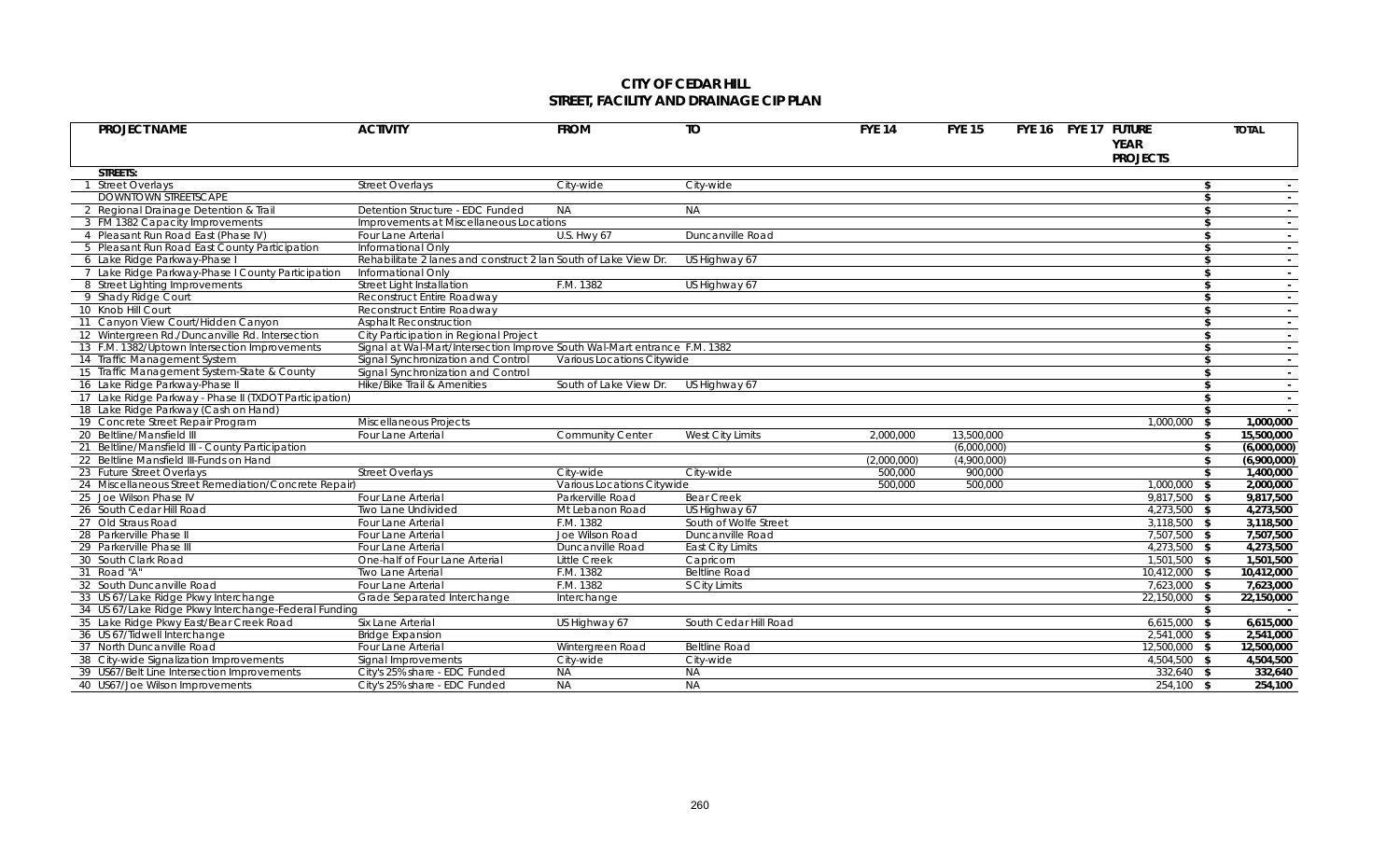### **CITY OF CEDAR HILL STREET, FACILITY AND DRAINAGE CIP PLAN**

| <b>PROJECT NAME</b>                                | <b>ACTIVITY</b>                      | <b>FROM</b>                             | <b>TO</b>                              | <b>FYE 14</b> | <b>FYE 15</b> | FYE 16 FYE 17 FUTURE |      | <b>TOTAL</b>       |
|----------------------------------------------------|--------------------------------------|-----------------------------------------|----------------------------------------|---------------|---------------|----------------------|------|--------------------|
|                                                    |                                      |                                         |                                        |               |               | <b>YEAR</b>          |      |                    |
|                                                    |                                      |                                         |                                        |               |               | <b>PROJECTS</b>      |      |                    |
|                                                    |                                      | <b>NA</b>                               | <b>NA</b>                              |               |               | $294,525$ \$         |      |                    |
| 41 US 67/Wintergreen Improvements                  | City's 25% share - EDC Funded        | <b>NA</b>                               |                                        |               |               |                      |      | 294,525<br>277,200 |
| 42 US 67/FM1382 Intersection Improvements          | City's 25% share - EDC Funded        | <b>NA</b>                               | <b>NA</b>                              |               |               | 277,200 \$           |      |                    |
| 43 FM 1382/Shenandoah Intersection Improvements    | City's 25% share - EDC Funded        |                                         | <b>NA</b>                              |               |               | $65,835$ \$          |      | 65,835             |
| 44 FM 1382/Sleepy Hollow Intersection Improvements | City's 25% share - EDC Funded        | <b>NA</b><br><b>NA</b>                  | <b>NA</b><br><b>NA</b>                 |               |               | 272,580              | - \$ | 272,580            |
| 45 FM 1382/New Clark Intersection Improvements     | City's 25% share - EDC Funded        |                                         |                                        |               |               | $250,635$ \$         |      | 250,635            |
| 46 Lakeview Drive Rehab (Partial)                  | <b>Reconstruct Selected Portions</b> | Mansfield Road                          | Lakeridge Parkway                      |               |               | 4,042,500            | - \$ | 4,042,500          |
| 47 Cedar Hill Rd.                                  | Four Lane Undivided                  | Pleasant Run Rd.                        | N. City Limits                         |               |               | 10,473,750 \$        |      | 10,473,750         |
| 48 Cedar Hill Rd.                                  | Four Lane Undivided                  | Pleasant Run Rd.                        | Wylie St.                              |               |               | 6.615.000            | - \$ | 6,615,000          |
| 49 E. Wintergreen Rd.                              | Four Lane Undivided                  | Clark Rd.                               | Cedar Hill Rd                          |               |               | 2,818,000 \$         |      | 2,818,000          |
| 50 Main Street                                     | Four Lane Undivided                  | 130' South of Belt Line Rd Cedar Street |                                        |               |               | $323,000$ \$         |      | 323,000            |
| 51 Houston St.                                     | Four Lane Undivided                  | Belt Line Rd.                           | Tidwell St.                            |               |               | $3,797,000$ \$       |      | 3,797,000          |
| 52 Cedarview Dr.                                   | Four Lane Undivided                  | <b>BNSF RR</b>                          | Tidwell St.                            |               |               | 474,075 \$           |      | 474,075            |
| 53 Joe Wilson Rd. (Future Phase)                   | Four Lane Undivided                  | N. City Limits                          | US67 SBFR                              |               |               | 4,893,000 \$         |      | 4,893,000          |
| 54 Wintergreen Rd.                                 | Four Lane Undivided                  | Joe Wilson Rd.                          | <b>US67</b>                            |               |               | 3,485,000            | - \$ | 3,485,000          |
| 55 Tidwell St. (across US67 to RR XING)            | Four Lane Undivided                  | <b>BNSF RR</b>                          | Parkerville Rd                         |               |               | 2,620,000 \$         |      | 2,620,000          |
| 56 Tar Rd.                                         | Four Lane Undivided                  | Mt. Lebanon                             | South City Limits                      |               |               | $6,886,215$ \$       |      | 6,886,215          |
| 57 Clark Road South - Phase II                     | Four Lane Divided                    | Capricorn Dr.                           | South City Limits                      |               |               | 8.718.000 \$         |      | 8,718,000          |
| 58 Joe Wilson (South)                              | Six Lane Divided                     | <b>Bear Creek Rd</b>                    | South City Limits                      |               |               | 5,000,000 \$         |      | 5,000,000          |
| 59 Duncanville Rd.                                 | Four Lane Divided                    | Parkerville Rd.                         | South City Limits                      |               |               | 10,830,000 \$        |      | 10,830,000         |
| 60 Cockrell Hill Rd.                               | Four Lane Divided                    | North City Limits                       | South City Limits                      |               |               | 4,272,000            | - \$ | 4,272,000          |
| 61 Mt. Lebanon Rd.                                 | Four Lane Undivided                  | US67 NBSR                               | Cedar Hill Rd                          |               |               | $3,482,000$ \$       |      | 3,482,000          |
| 62 Bear Creek Rd./Lake Ridge Pkwy East             | Four Lane Divided                    | Tar Rd. (S. Cedar Hill Rd.)             | <b>Future Bear Creek Curve</b>         |               |               | 3,141,000            | - \$ | 3,141,000          |
| 63 Bear Creek Rd. - Phase I                        | Four Lane Divided                    | Joe Wilson                              | S. Clark Rd. Extension                 |               |               | 11,203,000           | - \$ | 11,203,000         |
| 64 Bear Creek Rd. Realignment                      | Four Lane Divided                    | <b>Future Street</b>                    | Duncanville Rd.                        |               |               | 2,394,000            | - \$ | 2,394,000          |
| 65 Road "A" -2                                     | Four Lane Divided                    | Belt Line Rd.                           | <b>BNSF RR</b>                         |               |               | $3.907.000$ \$       |      | 3,907,000          |
| 66 Cedarview Dr. Extension                         | Four Lane Divided (new Road)         | Valley View Dr.                         | Plateau St.                            |               |               | $460,000$ \$         |      | 460,000            |
| 67 Cedarview Dr. (2)                               | Four Lane Divided                    | Plateau St                              | <b>BNSF RR</b>                         |               |               | 1,690,000 \$         |      | 1,690,000          |
| 68 Mt. Lebanon Rd. (2)                             | Four Lane Divided                    | US67 SBFR                               | Lake Ridge Pkwy                        |               |               | 5,460,000            | - \$ | 5,460,000          |
| 69 Mt. Lebanon Rd. (3)                             | Four Lane Divided (new Road)         | Lake Ridge Pkwy                         | S. City Limits                         |               |               | 3,807,000            | - \$ | 3,807,000          |
| 70 Lakeview Extension                              | Four Lane Divided                    | <b>Belt Line Rd</b>                     | Mansfield                              |               |               | $6,300,000$ \$       |      | 6,300,000          |
| 71 Mt. Lebanon Collector                           | Four Lane Divided                    | Kingswood                               | Mt. Lebanon                            |               |               | $5,250,000$ \$       |      | 5,250,000          |
| 72 Waterford Oaks Extension                        | Two - Four Lane Divided              | Shadywood                               | Parkerville Rd                         |               |               | 2,940,000 \$         |      | 2,940,000          |
| 73 Parkerville/ Duncanville Rd. Collector          | Two - Four Lane Divided              | Parkerville Rd.                         | Duncanville Rd.                        |               |               | 4,830,000 \$         |      | 4,830,000          |
| 74 Little Creek Extension                          | Two - Four Lane Divided              | Joe Wilson Rd.                          | Parkerville/ Duncanville Rd. Collector |               |               | $3,150,000$ \$       |      | 3,150,000          |
| 75 Bear Creek/ Duncanville Rd. Collector           | Two - Four Lane Divided              | Duncanville Rd.                         | <b>Bear Creek</b>                      |               |               | 4,830,000 \$         |      | 4,830,000          |
| 76 Parkerville/ E Stone Hill Collector             | Two - Four Lane Divided              | Parkerville Rd.                         | E Stone Hill                           |               |               | 4,725,000            | - \$ | 4,725,000          |
| 77 High Meadows Rd. Extension                      | Two - Four Lane Divided              | Lake Ridge Pkwy                         | Loop 9 Alt 1                           |               |               | 3,360,000            | - \$ | 3.360.000          |
| 78 Weaver St. Extension                            | Two - Four Lane Divided              | Weaver St.                              | Duncanville Rd.                        |               |               | 2,625,000 \$         |      | 2,625,000          |
| 79 Wooded Creek Dr. Extension                      | Two - Four Lane Divided              | Milstone Dr.                            | Wintergreen Rd.                        |               |               | 3.990.000 \$         |      | 3.990.000          |